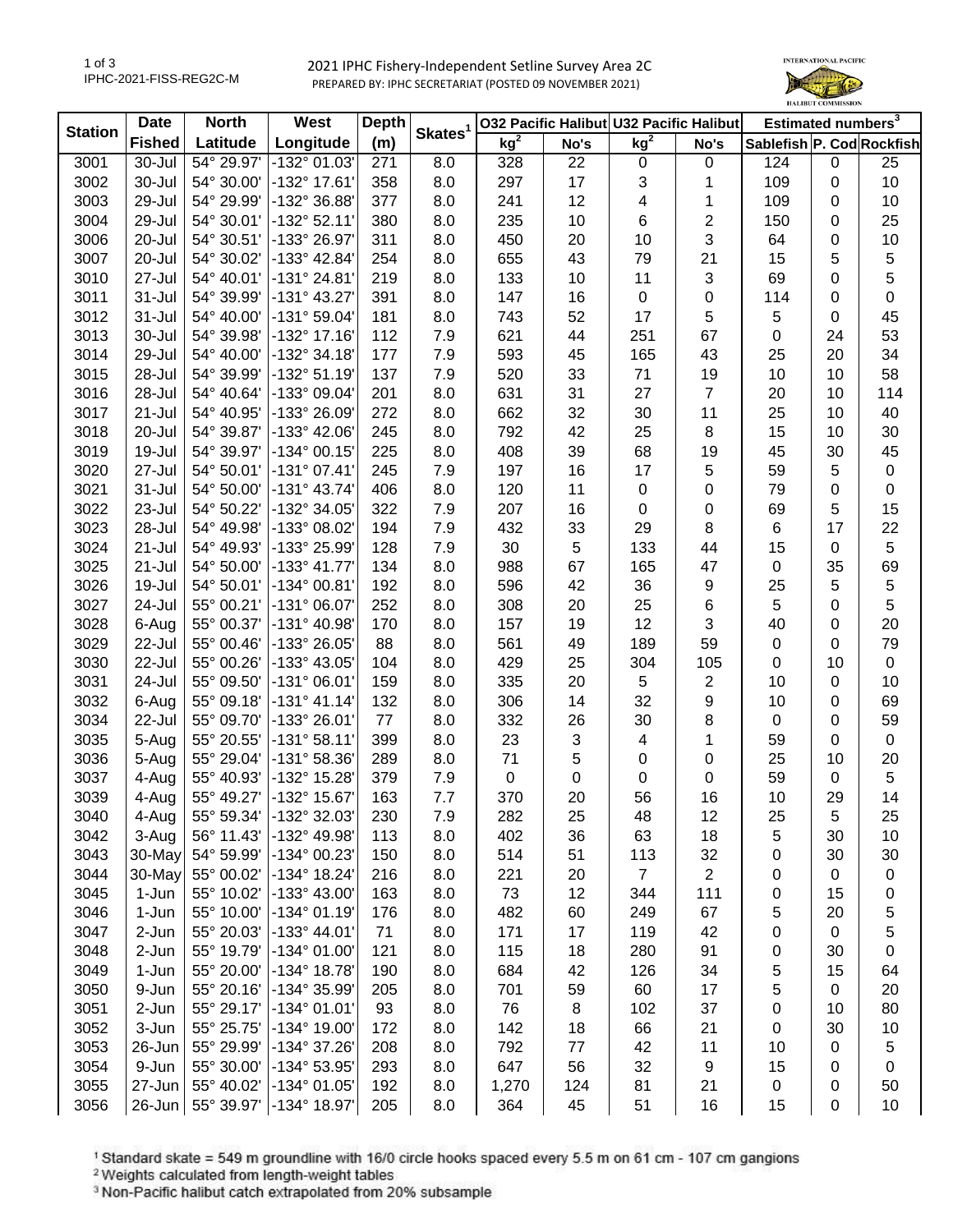2021 IPHC Fishery-Independent Setline Survey Area 2C PREPARED BY: IPHC SECRETARIAT (POSTED 09 NOVEMBER 2021)



| <b>Station</b> | <b>Date</b>   | <b>North</b> | West                  | <b>Depth</b> |                     |                 |                | 032 Pacific Halibut U32 Pacific Halibut |                          | Estimated numbers <sup>3</sup> |    |             |
|----------------|---------------|--------------|-----------------------|--------------|---------------------|-----------------|----------------|-----------------------------------------|--------------------------|--------------------------------|----|-------------|
|                | <b>Fished</b> | Latitude     | Longitude             | (m)          | Skates <sup>1</sup> | kg <sup>2</sup> | No's           | kg <sup>2</sup>                         | No's                     | Sablefish P. Cod Rockfish      |    |             |
| 3057           | 20-Jun        | 55° 39.67'   | -134° 37.00'          | 208          | 7.8                 | 499             | 48             | 53                                      | 14                       | 15                             | 10 | 5           |
| 3058           | 9-Jun         | 55° 40.05'   | -134° 54.99'          | 201          | 8.0                 | 1,967           | 139            | 140                                     | 37                       | 25                             | 0  | 40          |
| 3059           | $25 - Jun$    | 55° 50.30'   | -133° 26.00'          | 75           | 8.0                 | 172             | 14             | 23                                      | 5                        | 10                             | 5  | 10          |
| 3060           | 25-Jun        | 55° 50.22'   | -133° 43.98'          | 148          | 8.0                 | 141             | 11             | $\mathbf 0$                             | 0                        | $\mathbf 0$                    | 0  | 90          |
| 3061           | 24-Jun        | 55° 49.85'   | -134° 02.03'          | 304          | 8.0                 | 625             | 66             | 25                                      | 6                        | 15                             | 0  | 10          |
| 3062           | 20-Jun        | 55° 49.97'   | -134° 36.95'          | 146          | 8.0                 | 204             | 14             | 49                                      | 14                       | 20                             | 15 | 114         |
| 3063           | 7-Jun         | 55° 50.07'   | $-134^{\circ} 55.01'$ | 188          | 8.0                 | 482             | 31             | 55                                      | 16                       | $\pmb{0}$                      | 0  | 15          |
| 3064           | 8-Jun         | 55° 50.06'   | -135° 13.01'          | 247          | 8.0                 | 380             | 34             | 53                                      | 16                       | 5                              | 0  | 10          |
| 3066           | 24-Jun        | 56° 00.02'   | -134° 02.26'          | 104          | 8.0                 | 696             | 60             | 151                                     | 43                       | 5                              | 20 | 15          |
| 3067           | $17 - Jun$    | 55° 59.93'   | -134° 19.98'          | 82           | 9.5                 | 766             | 53             | 93                                      | 30                       | $\mathbf 0$                    | 6  | 41          |
| 3068           | 7-Jun         | 56° 00.03'   | -134° 38.00'          | 377          | 8.0                 | 1,195           | 76             | 51                                      | 13                       | 139                            | 5  | 5           |
| 3069           | 7-Jun         | 56° 00.05'   | -134° 55.00'          | 369          | 8.0                 | 483             | 35             | 80                                      | 21                       | 104                            | 0  | 59          |
| 3070           | 8-Jun         | 56° 00.12'   | -135° 13.01'          | 368          | 8.0                 | 604             | 46             | 41                                      | 11                       | 50                             | 0  | 15          |
| 3071           | 23-Jun        | 56° 10.00'   | -133° 43.93'          | 267          | 8.0                 | 214             | 14             | 10                                      | $\mathfrak{S}$           | 5                              | 45 | $\pmb{0}$   |
| 3072           | 16-Jun        | 56° 09.98'   | -134° 19.99'          | 137          | 8.0                 | 1,237           | 134            | 292                                     | 79                       | 10                             | 30 | 15          |
| 3073           | 17-Jun        | 56° 09.91'   | -134° 38.01'          | 262          | 8.1                 | 1,506           | 131            | 159                                     | 42                       | 35                             | 15 | 10          |
| 3074           | 18-Jun        | 56° 09.99'   | -134° 55.86'          | 188          | 8.0                 | 1,937           | 197            | 323                                     | 84                       | 10                             | 0  | 20          |
| 3076           | $11 - Jun$    | 56° 19.84'   | -133° 44.01'          | 188          | 8.0                 | 324             | 22             | 13                                      | 4                        | 10                             | 15 | $\pmb{0}$   |
| 3077           | 16-Jun        | 56° 20.03'   | -134° 19.98'          | 157          | 8.0                 | 503             | 39             | 90                                      | 28                       | 10                             | 25 | 35          |
| 3078           | 18-Jun        | 56° 20.00'   | -134° 56.83'          | 115          | 8.0                 | 367             | 25             | 83                                      | 28                       | 5                              | 35 | 25          |
| 3079           | 19-Jun        | 56° 19.99'   | -135° 13.31'          | 155          | 8.0                 | 591             | 58             | 115                                     | 30                       | 5                              | 40 | 25          |
| 3081           | 4-Jun         | 56° 26.54'   | -133° 44.01'          | 90           | 8.0                 | 41              | $\overline{2}$ | $\overline{2}$                          | 1                        | 0                              | 0  | $\pmb{0}$   |
| 3082           | $15$ -Jun     | 56° 30.04'   | -134° 19.98'          | 108          | 8.0                 | 673             | 92             | 434                                     | 120                      | 0                              | 25 | 25          |
| 3083           | $15 -$ Jul    | 56° 30.14'   | -135° 16.06'          | 106          | 8.0                 | 720             | 67             | 232                                     | 65                       | 0                              | 15 | 20          |
| 3084           | $15 -$ Jul    | 56° 29.90'   | -135° 32.87'          | 159          | 8.0                 | 627             | 38             | 27                                      | $\overline{7}$           | 5                              | 10 | 178         |
| 3085           | $15 -$ Jul    | 56° 39.99'   | -135° 16.45'          | 46           | 8.0                 | 1,661           | 74             | 22                                      | $\overline{7}$           | 0                              | 0  | 89          |
| 3086           | 14-Jul        | 56° 39.99'   | -135° 34.86'          | 139          | 8.0                 | 737             | 57             | 139                                     | 35                       | $\mathbf 0$                    | 10 | 124         |
| 3088           | 29-May        | 56° 50.01'   | -132° 50.00'          | 205          | 7.9                 | 396             | 40             | 81                                      | 23                       | 15                             | 0  | $\mathbf 0$ |
| 3089           | 14-Jul        | 56° 49.99'   | -135° 51.72'          | 188          | 8.0                 | 345             | 28             | 66                                      | 16                       | 35                             | 0  | 64          |
| 3091           | 30-May        | 57° 00.00'   | -134° 21.52'          | 342          | 8.0                 | 805             | 89             | 164                                     | 44                       | 69                             | 0  | $\mathbf 0$ |
| 3092           | 16-Jul        | 57° 00.00'   | -135° 59.95'          | 106          | 8.0                 | 466             | 41             | 197                                     | 52                       | $\pmb{0}$                      | 0  | 120         |
| 3095           | 30-May        | 57° 10.00'   | -134° 02.96'          | 291          | 8.0                 | 1,029           | 124            | 304                                     | 87                       | 45                             | 15 | $\mathbf 0$ |
| 3096           | 31-May        | 57° 10.10'   | -134° 39.91'          | 289          | 7.9                 | 161             | 10             | $\overline{7}$                          | $\mathfrak{S}$           | 5                              | 39 | 25          |
| 3097           | 16-Jul        | 57° 10.57'   | -135° 54.01'          | 68           | 8.0                 | 1,009           | 46             | 112                                     | 36                       | $\mathbf 0$                    | 0  | 45          |
| 3098           | 13-Jul        | 57° 10.67'   | $-136°11.99$          | 208          | 8.0                 | 693             | 73             | 88                                      | 22                       | 45                             | 10 | 10          |
| 3099           | 1-Jun         | 57° 20.00'   | -133° 26.32'          | 137          | 8.0                 | 233             | 11             | 30                                      | 10                       | 5                              | 25 | 0           |
| 3100           | 1-Jun         | 57° 20.09'   | -133° 44.98'          | 355          | 8.0                 | 1,426           | 167            | 127                                     | 31                       | 20                             | 0  | 0           |
| 3102           | 13-Jul        | 57° 19.74'   | -135° 54.97'          | 84           | 8.0                 | 386             | 25             | 50                                      | 15                       | 0                              | 5  | 20          |
| 3103           | 13-Jul        | 57° 20.00'   | -136° 12.49'          | 174          | 8.0                 | 613             | 58             | 140                                     | 37                       | 30                             | 0  | 54          |
| 3104           | 2-Jun         | 57° 30.02'   | -133° 44.87'          | 230          | 8.0                 | 399             | 55             | 138                                     | 40                       | 5                              | 25 | 5           |
| 3105           | 31-May        | 57° 31.10'   | -134° 38.03'          | 265          | 8.0                 | 221             | 17             | 64                                      | 21                       | 0                              | 59 | 5           |
| 3106           | 8-Jul         | 57° 29.80'   | -136° 14.00'          | 86           | 8.0                 | 1,129           | 80             | 117                                     | 37                       |                                | 0  | 69          |
| 3107           | 2-Jun         | 57° 40.02'   | -133° 44.82'          | 331          | 8.0                 | 331             | 40             | 130                                     | 34                       | 0<br>0                         | 5  | $\pmb{0}$   |
| 3108           | 7-Jul         | 57° 40.32'   | -136° 33.06'          | 163          | 8.0                 | 1,219           | 165            | 423                                     | 106                      |                                | 5  | $\mathbf 0$ |
|                |               |              |                       |              |                     |                 |                |                                         |                          | 0                              |    |             |
| 3110           | 7-Jul         | 57° 48.60'   | -136° 36.92'          | 119          | 8.0                 | 1,148           | 120            | 396                                     | 106                      | $\mathbf 0$                    | 0  | 129         |
| 3111           | 7-Jul         | 57° 50.12'   | -136° 52.52'          | 342          | 8.0                 | 494             | 64             | 75                                      | 18<br>$\overline{2}$     | 124                            | 15 | 25          |
| 3112           | 3-Jun         | 58° 00.00'   | -134° 03.98'          | 227          | 7.9                 | 31              | 3              | 8                                       |                          | $\pmb{0}$                      | 0  | $\pmb{0}$   |
| 3114           | 29-Jun        | 58° 09.97'   | -135° 01.90'          | 192          | 7.9                 | 188             | 21             | 76                                      | 23                       | $\mathbf 0$                    | 15 | 15          |
| 3115           | 29-Jun        | 58° 10.01'   | -135° 20.09'          | 174          | 8.0                 | 244             | 31             | 123                                     | 36                       | 25                             | 5  | 5           |
| 3116           | $21$ -Jun     | 58° 08.55'   | -136° 34.68'          | 276          | 8.0                 | 849             | 49             | 14                                      | $\overline{\mathcal{A}}$ | 50                             | 25 | 15          |

<sup>1</sup> Standard skate = 549 m groundline with 16/0 circle hooks spaced every 5.5 m on 61 cm - 107 cm gangions <sup>2</sup> Weights calculated from length-weight tables

<sup>3</sup> Non-Pacific halibut catch extrapolated from 20% subsample